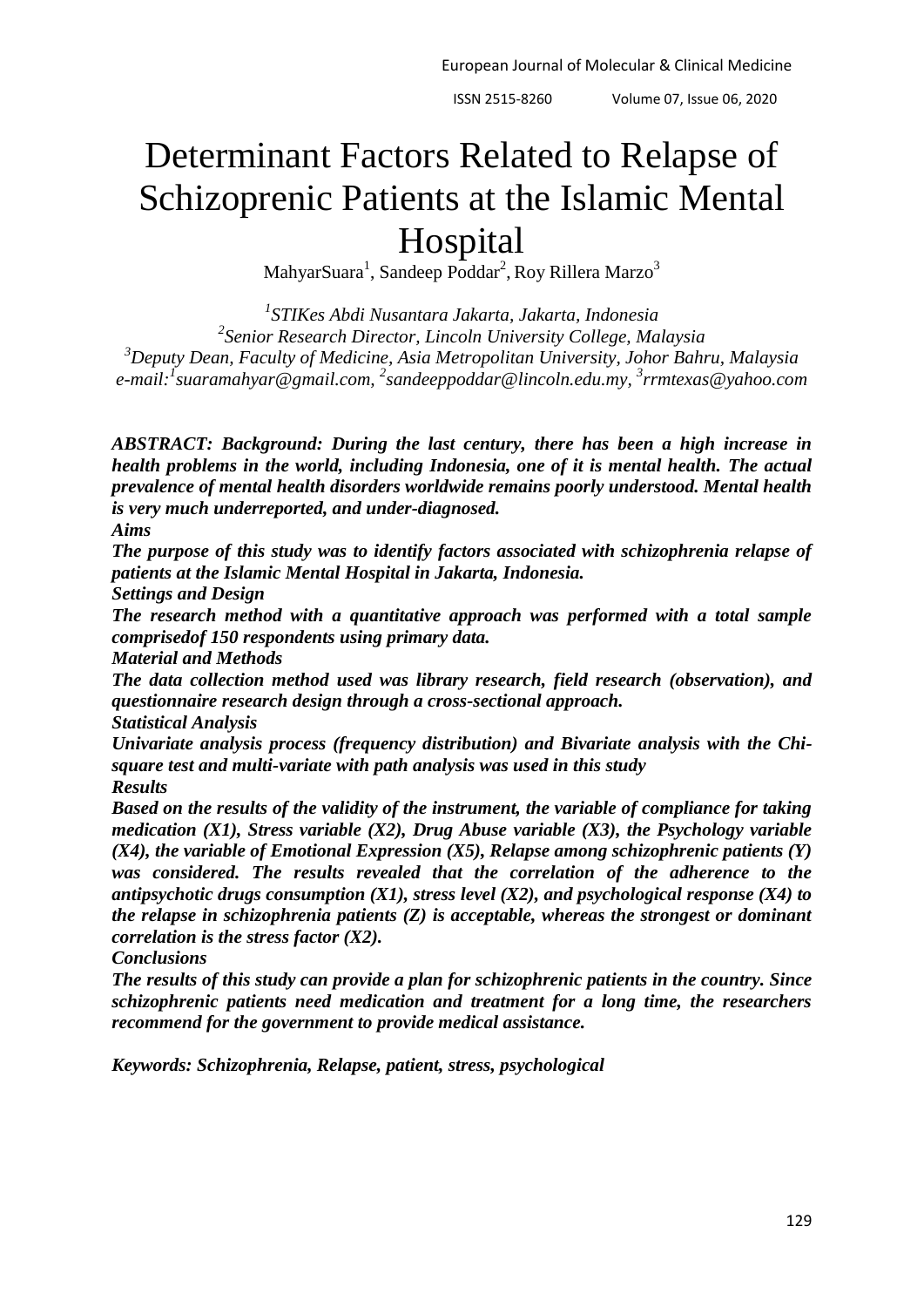### **1. INTRODUCTION**

Over the last century, there has been a rise of mental health issues in the world which can also be seen in Indonesia. Numerous studies have revealed that mental health is a condition of subjective feelings of well-being, self-assessment which includes aspects of the self-concept of fitness, and self-control abilities (CDC, 2018). Several researches has investigated mental disorders in 2016. The International Health Metrics and Evaluation (IHME) revealed that 1.1 billion people worldwide suffer from mental disorders and rely on adaptive substances with the highest percentage in Greenland with 22.14%, Australia with 21.73%, the United States of America with 21.56%, and others from the Asian and Iranian regions with 19.93% of the population. Mental disorders have a higher prevalence every year. There are approximately 35 million people affected by depression, 60 million people with bipolar disorder, 21 million people with schizophrenia, and 47.5 million people with dementia (WHO, 2016). Schizophrenia is commonly diagnosed in late adolescence and early adulthood. The peak incidence is 15 to 25year sold for men and 25 to 35years old for women (Videbeck, 2018).

Recent evidence showed that there is an incidence of relapse in various countries, such as in Korea where the number of schizophrenic patients is 4,567. From this figure, there were 1,265 people (27.7%) people who experienced a relapse for two years (Lee, 2018). In Southwest Ethiopia, the prevalence rate of relapse among schizophrenic patients was 24.6% (Fikreyesus et al., 2016). The author found that in the People's Republic of China (PRC), 33.5% of patients in the first year, after being diagnosed with schizophrenia, experienced relapse (Xiao et al., 2015).

The World Health Organization (2017) placed mental health problems as a crucial health hazard that needs immediate attention. On the World Mental Health Day which is on 10 October 2018, the WHO took the theme "Youth and Mental Health in Changing the World". This event focuses on the mental health of young people. The global burden of illness and injury showed that the death of 16% of youth whose age ranges from 10 to 19 years old were due to suicide which includes severe mental disorders. Preventive efforts are needed for this age group because they are the future of the nation. If causes are known, it is good to have an intervention by family members. This allows adolescents not to be easily influenced by others, e.g. peers (Lander et al., 2013).

Mental disorders result toburdens for individuals, families, and countries. This can be proven by the existence of barriers in carrying out social roles and work which directly cause a decrease in productivity, pressure, or disability. According to data by the World Health Organization (WHO), mental illness accounts for 30% of the non-fatal disease burden and 10% of the overall disease burden worldwide, including death and disability. The cost of treatment for mental disorders is very expensive, reaching 3.4% annually (WHO, 2003).

It has been strongly proven that in Indonesia, the number of cases of mental disorders continues to increase with various factors such as biological, psychological, social, and population diversity which increase the burden on the country and which decreases human productivity in the long term (World Health Organization, 2017). The prevalence of severe mental disorders, which is schizophrenia in Indonesia, increased from 1.7 per 1,000 population in 2013 to 7 per 1,000 people in 2017. The prevalence of mental disorders is indicated by symptoms of depression that occur at the age of 15 years old, reaching up to 26.2 million people or 9.8% of Indonesia's population (World Health Organization, 2017).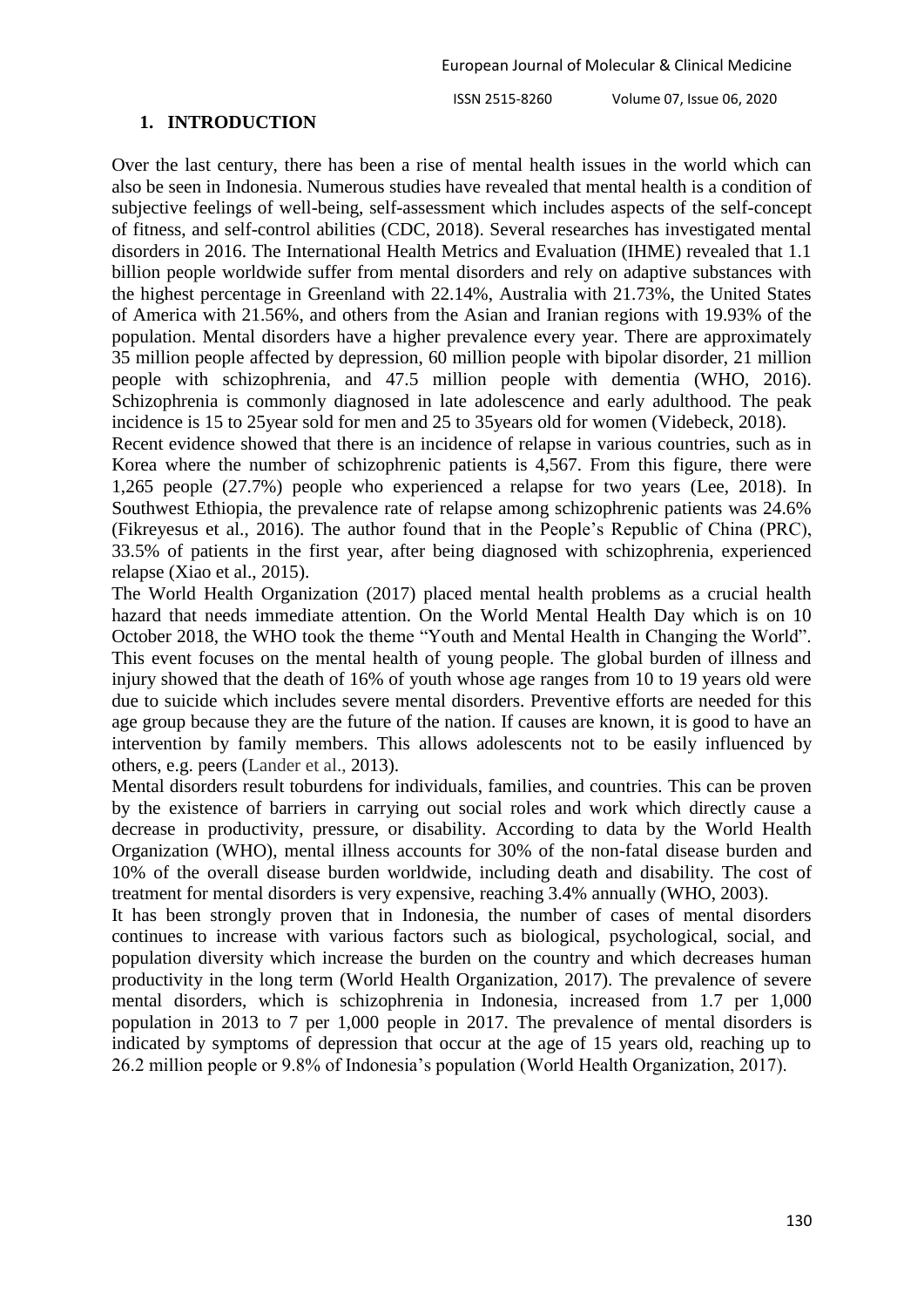## **2. RESEARCH METHODS**

The study aimed to identify factors associated with schizophrenic patient relapse at the Islamic Mental Hospital in Jakarta Indonesia. In this study, quantitative method is used. Total sampling was used in the study. The sample comprised of 150 respondents. Data collection methods was observed through field research (observation). The research design used a crosssectional approach with a Univariate analysis process (frequency distribution), Bivariate analysis with the Chi-square test (continuity of correction), and multi-variates through path analysis.

# **3. RESULTS**

The findings of this study were initiated from the data where the study used primary data with interview techniques to patients who were treated at the Islamic Mental Hospital Jakarta. The sample comprised of 150 people. In this sample, 60% were men, while 40% were women.

From the sample, 56% of the respondents hold an educational background of secondary education, 24% hold an educational level of high education, and 20% hold an educational level of elementary education.

Based on the frequency distribution, 82% of the population was comprised of participants whose age ranged from 18 to 65 years old, 10% of the participants' age ranged from 66 to 79 years old, and 8% of the participants' age ranged from 0 to 17 years old. The marital status of the respondents shows that out of 150 people, 50% of the respondents were married, and 50% of the respondents were not married. It was found out that out of 150 people, 48% of the respondents' monthly expenses for living in the hospital is greater than IDR 500,000, 20% of the respondents' monthly expenses for living in the hospital ranges from IDR 100,000- 250,000, another 20% of the respondents' monthly expenses for living in the hospital ranges from IDR 50,000-100,000, and 18% of the respondents' monthly expenses range from IDR 250,000-500,000.

| <b>Description</b>         | <b>Types</b>          | Tota     | Percentage<br>$(\%)$ |
|----------------------------|-----------------------|----------|----------------------|
| Gender                     | Male                  | 90       | 60.0                 |
|                            | 2.<br>Female          | 60       | 40.0                 |
|                            | <b>Total</b>          | 150      | 100                  |
|                            | 3.<br>Elementary      | 30       | 20.0                 |
| Education                  | Secondary<br>4.       | 84       | 56.0                 |
|                            | 5.<br>High            | 36       | 24,0                 |
|                            | <b>Total</b>          | 150      | 100                  |
|                            | 0-17year-old          | 12       | 8.0                  |
|                            | 18-65year-old<br>2.   | 123      | 82.0                 |
| Age                        | 66-79year-old<br>3.   | 15       | 10.0                 |
|                            | $>$ 79 year-old<br>4. | $\theta$ | $\theta$             |
|                            | <b>Total</b>          | 150      | 100                  |
|                            | Married<br>1.         | 75       | 50.0                 |
| <b>Marriage Status</b>     | 2. Not Married        | 75       | 50.0                 |
|                            | <b>Total</b>          | 150      | 100                  |
| Monthly<br>for<br>Expenses | $>$ IDR 500,000       | 72       | 48.0                 |

Table1. Respondents' Demographic Data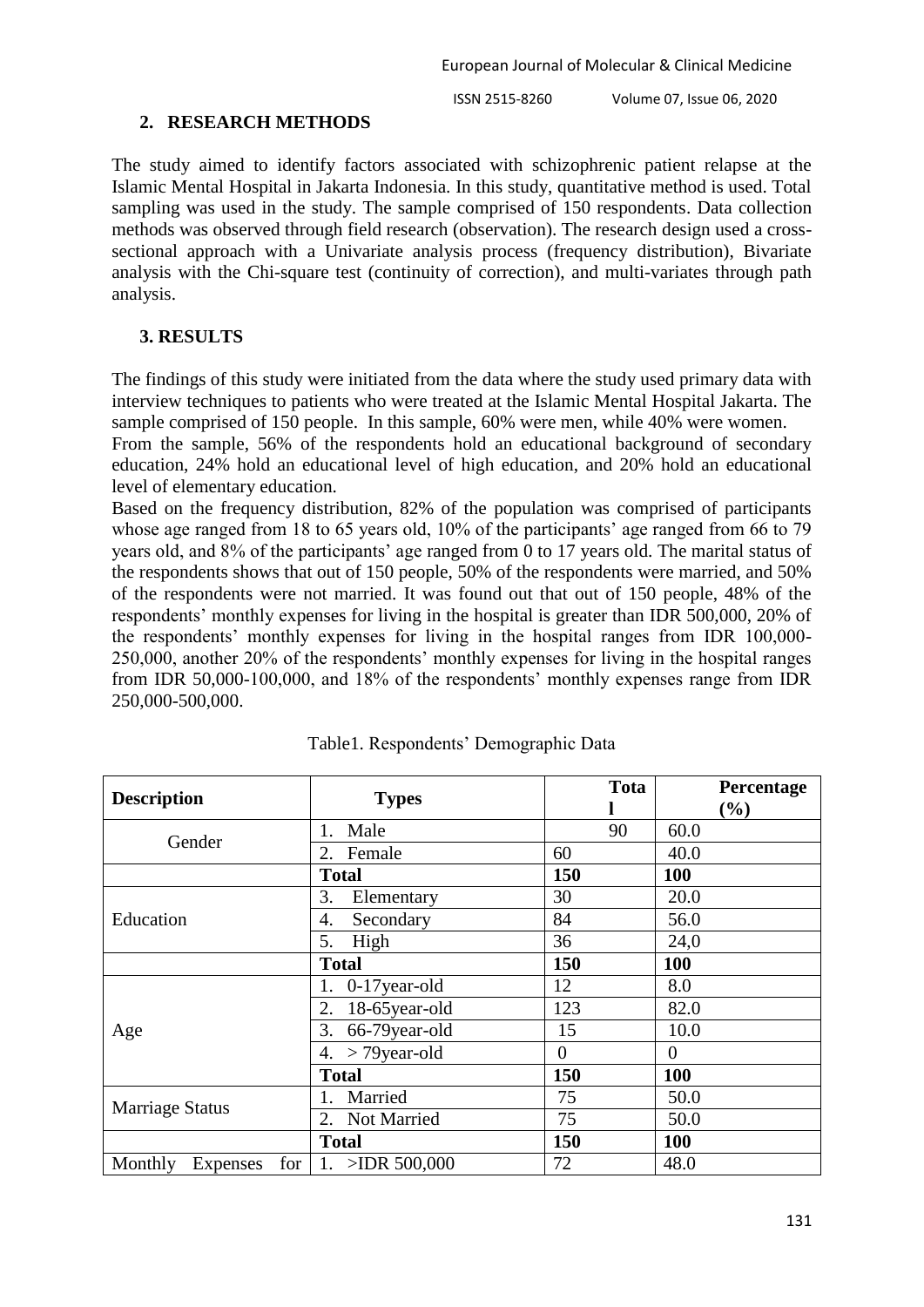| Living<br>2. IDR $250.000 - 500,000$<br>12.0<br>18<br>3. IDR 100,000-250.000<br>30<br>20.0<br>4. IDR 50,000-100,000<br>30<br>20.0<br>150<br><b>100</b><br><b>Total</b><br>30<br>20.0<br>Period of Suffering from<br>$>1$ year<br>Schizophrenia<br>80.0<br>120<br>$\leq$ 1 year<br>150<br>100<br><b>Total</b><br>Source: Primary Data (Processed) | ISSN 2515-8260 | Volume 07, Issue 06, 2020 |
|--------------------------------------------------------------------------------------------------------------------------------------------------------------------------------------------------------------------------------------------------------------------------------------------------------------------------------------------------|----------------|---------------------------|
|                                                                                                                                                                                                                                                                                                                                                  |                |                           |
|                                                                                                                                                                                                                                                                                                                                                  |                |                           |
|                                                                                                                                                                                                                                                                                                                                                  |                |                           |
|                                                                                                                                                                                                                                                                                                                                                  |                |                           |
|                                                                                                                                                                                                                                                                                                                                                  |                |                           |
|                                                                                                                                                                                                                                                                                                                                                  |                |                           |
|                                                                                                                                                                                                                                                                                                                                                  |                |                           |
|                                                                                                                                                                                                                                                                                                                                                  |                |                           |
|                                                                                                                                                                                                                                                                                                                                                  |                |                           |

## *Validity Test*

Based on the results of the validity test for the instrument of adherence variable under drug compliance (X1), S-CVI/UA was at 0.79 which indicates acceptability. For the Stress Level variable (X2), S-CVI/UA was at 0.86 which indicates acceptability. For the drug abuse variable (X3), S-CVI/UA was at 0.70 which indicates acceptability. The Psychological value (X4) was at 0.70 which indicates acceptability. The Emotional Expression value (X5) was at 0.78 which indicates acceptability. For the variable of relapse for schizophrenic patients, (Y) S-CVI/UA was at 0.75 which indicates acceptability.

#### *Reliability Test*

The results of data processing with SPSS\_24.00 show that all of the independent variables which include Drug Compliance Variable (X1), Stress Level Variable (X2), Drug abuse Variable (X3), Psychological Variable (X4), and Emotional Expression Variable (X5) have Cronbach alpha value>r table  $(0.50)$ . It can be concluded that all questions on the research instrument in this study are reliable which indicates that questions in this study produce consistent answers from time to time, and each of these questions can be used in this study. The results of the processing of the reliability test with SPSS\_24.00 are as shown in Table 2 below.

| N <sub>0</sub> | <b>Variables</b>               | <b>Cronbach's Alpha</b> | <b>Notes</b> |
|----------------|--------------------------------|-------------------------|--------------|
|                | Compliance<br>Drug<br>(X1)     | 0.918                   | Reliable     |
|                | Stress Level $(X2)$            | 0.906                   | Reliable     |
| 3              | Substance Use $(X3)$           | 0.841                   | Reliable     |
| 4              | Psychology $(X4)$              | 0.786                   | Reliable     |
| 5              | Emotional<br>Expression $(X5)$ | 0.920                   | Reliable     |
|                | Relapse $(Y)$                  | 0.941                   | Reliable     |

Based on table 2 above, it can be seen that each variable has a Cronbach Alpha of more than 0.50 ( $\alpha$  > 50). The results of the instrument reliability test in the table show > 0.50.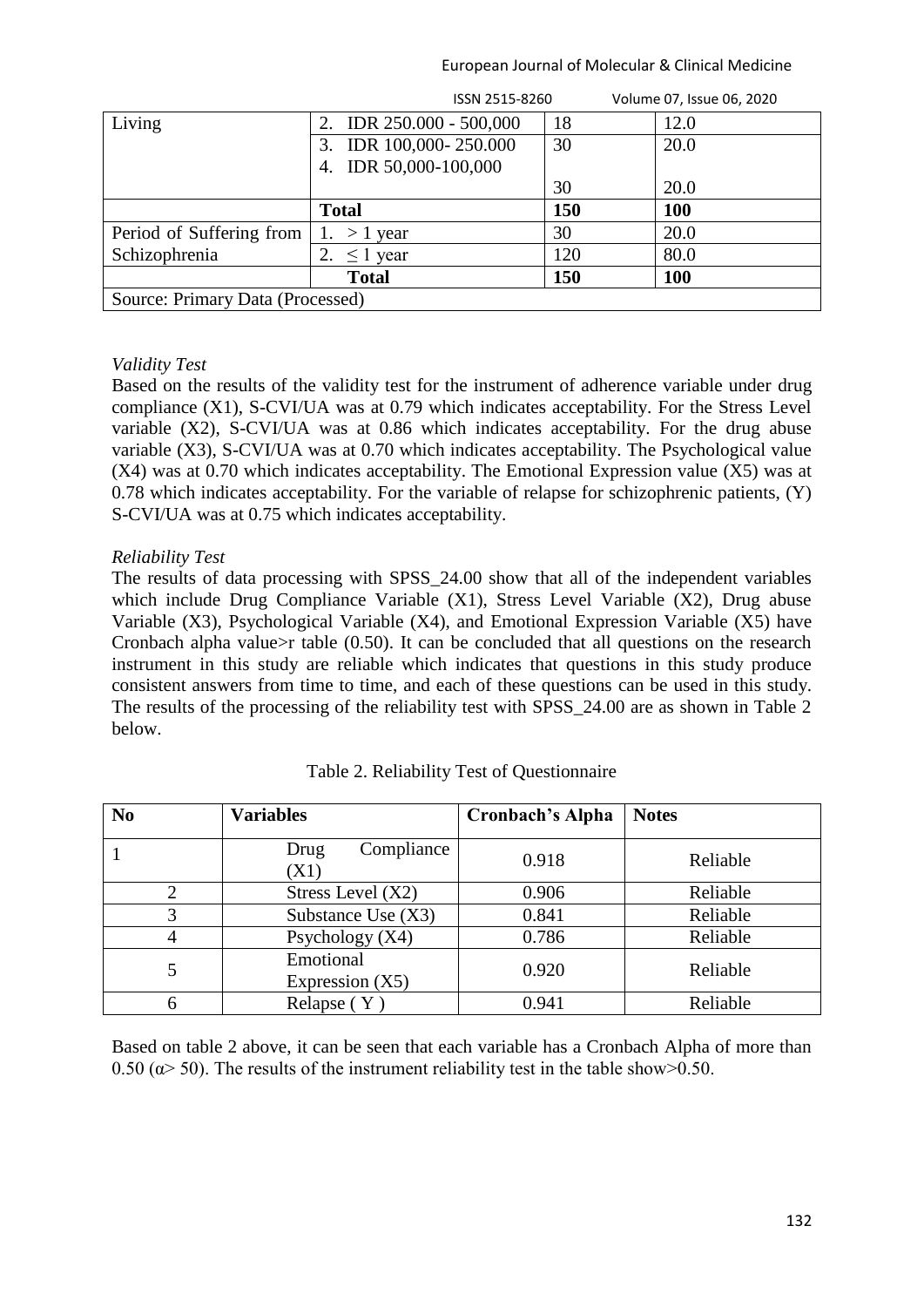#### *Univariate Descriptive Analysis*

*Distribution of Independent and Dependent Variables of Patients with Mental Disorders at the Islamic Mental Hospital, Jakarta*

The researcher found the results as shown in Table 3 below where the average compliance to the consumption of antipsychotic drugs was at 42.01 times (95% CI: 40.36-43.67) with a standard deviation of 10.271. The lowest compliance was 22 times, and the highest adherence was 60 times. From the results of interval estimation, it can be concluded that 95% of the time is believed that the mean adherence of Schizophrenic patients was between 40.36 and 43.67 times. The average stress level was 44.10 times (95% CI: 42.86-45.34) with a standard deviation of 7.703. The lowest stress level was 28 times and the highest compliance was 58 times. From the results of interval estimation, it can be concluded that 95% of the study respondents is believed that the average stress level among Schizophrenic patients was between 42.86 and 45.34 times. The average psychological response in this study was 33.94 times (95% CI: 33.94-35.03) with a standard deviation of 3.361. The psychological response was 24 times, and the highest compliance was 47 times. The result of the interval calculation shows that 95% of the mean psychological response of Schizophrenic patients was between 33.94 and 35.03 times. The mean substance use was 21.34 times (95% CI: 20.00-21.34) with a standard deviation of 4.146. The lowest substance use was 14 times and the highest abuse was 32 times. The result of interval estimation shows that 95% believed that the mean substance use among Schizophrenic patients was between 20.00 and 21.34 times. The average emotional response was 42.53 times (95% CI: 41.73-43.34) with a standard deviation of 4.987. The lowest emotional response was 25 times, and the highest emotional response was 50 times. The result of interval estimation shows that 95% of the study group believed that the mean Emotional Response of Schizophrenic patients was between 41.73 to 43.34 times. The mean of Relapse Symptoms was 40 times (95% CI 39.17-41.06) with a standard deviation of 5.86. The lowest relapse was 30 times, and the highest Relapse was 50 times. From the results of the interval calculation, it can be concluded that 95% of the respondents believed that the average relapse of Schizophrenic patients was between 39.17 and 41.06 times.

| <b>Variables</b>                  | <b>Mean</b> | <b>SD</b> | <b>Min-Max</b> | 95% CI      |
|-----------------------------------|-------------|-----------|----------------|-------------|
| Consumption<br>Drug<br>Compliance | 42.01       | 10.271    | $22 - 60$      | 40.36-43.67 |
| <b>Stress Level</b>               | 44.10       | 7.703     | 28-58          | 42.86-45.34 |
| <b>Psychological Response</b>     | 33.94       | 3.361     | 24-47          | 33.94-35.03 |
| Substance Use                     | 21.34       | 4.146     | 14-32          | 20.00-21.34 |
| <b>Emotional Response</b>         | 42.53       | 4.987     | $25 - 50$      | 41.73-43.34 |
| Relapse                           | 40          | 5.86      | $30 - 50$      | 39.17-41.06 |

Table 3. Distribution of Independent and Dependent Variables of Patients with Mental Disorders at the Islamic Mental Hospital, Jakarta

*Distribution of Respondents in the Consumption of Antipsychotic Drug Compliance in the Islamic Mental Hospital, Jakarta*

The proportion of respondents who were *very heavily non-compliant* in taking anti-psychotic drugs was 55.3%, and heavily non-compliant was at 38%, while those who were moderately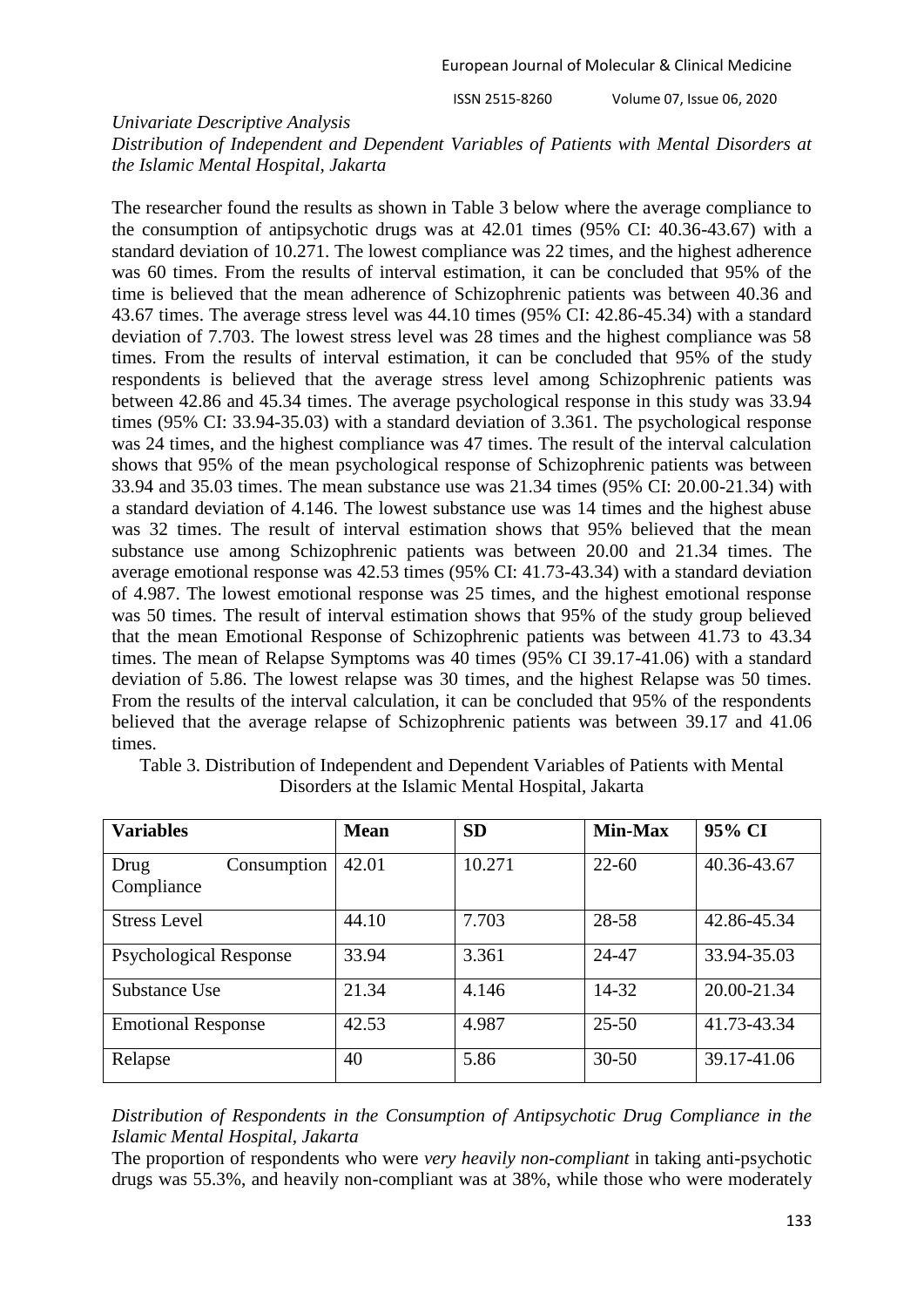ISSN 2515-8260 Volume 07, Issue 06, 2020

non-compliant were at 6.7%. Therefore, it can be concluded that almost all respondents were non-compliant in the consumption of antipsychotic drugs with the greatest presentation of 55.3% who were very severely non-compliant, as can be seen in the table below:

Table 4. Distribution of Respondents in the Consumption of Antipsychotic Drug Compliance in the Islamic Mental Hospital, Jakarta

| Che Consumption of Anti-Psychotic<br><b>Drug Compliance</b> | <b>Total</b> | Percentage |
|-------------------------------------------------------------|--------------|------------|
| Very Heavily Non-Compliant                                  | 83           | 55.3       |
| <b>Heavily Non-Compliant</b>                                | 57           | 38.0       |
| Moderately Non-Compliant                                    | 10           | 6.7        |
| Total                                                       | 150          | 100        |

# *Distribution of Respondents by Stress Levels in Islamic Mental Hospital, Jakarta*

As seen from the stress level among patients with mental health issue, the results showed a very heavy stress level of 70.7%, while 29.3% for heavy stress. It can be concluded that all patients in the mental hospital who are respondents were in a state of heavy stress, even the highest was very heavy as can be seen in the table below:

Table 5. Distribution of Respondents by Stress Levels in Islamic Mental Hospital, Jakarta

| <b>Stress Level</b> | <b>Total</b> | Percentage $(\% )$ |
|---------------------|--------------|--------------------|
| Very Heavy          | 106          | 70.7               |
| Heavy               | 44           | 29.3               |
| Total               | 150          | 100                |

# *Distribution of Respondents in Drug Abuse in the Islamic Mental Hospital, Jakarta*

The description of patients or respondents in relation with drug abuse shows that 56.7% of them always abused drugs, 38% often abused drugs, and 5.3% rarely abused drugs. The distribution can be seen in the table below: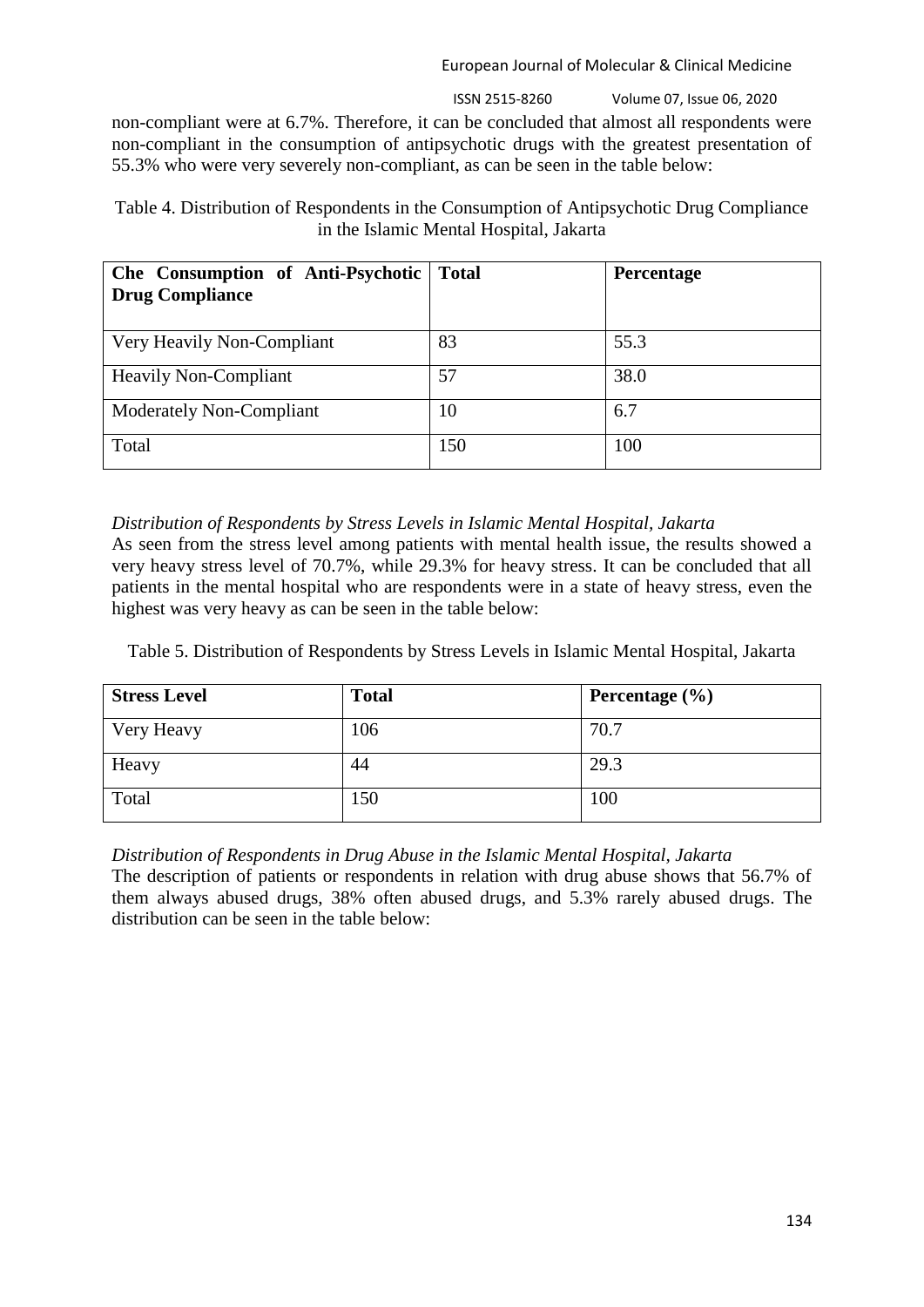ISSN 2515-8260 Volume 07, Issue 06, 2020

Table 6. Distribution of Respondents in Drug Abuse in the Islamic Mental Hospital, Jakarta

| <b>Drug Abuse</b> | <b>Total</b> | Percentage $(\% )$ |
|-------------------|--------------|--------------------|
|                   |              |                    |
| Always            | 8            | 5.3                |
| Often             | 57           | 38                 |
| Rarely            | 85           | 56.7               |
| Total             | 150          | 100                |

*Distribution of Respondents in the Psychological Response at the Islamic Mental Hospital, Jakarta*

The description of patients or respondents for psychological response shows that 5.3% of the psychological response was bad, 4.7% of the psychological response was moderate and 90% of the psychological response was normal, and the distribution can be seen in the table below.

| Table 7. Distribution of Respondents in the Psychological Response at the Islamic Mental |
|------------------------------------------------------------------------------------------|
| Locuital Lalzarta                                                                        |

| <b>Psychological Response</b> | <b>Total</b> | Percentage $(\% )$ |
|-------------------------------|--------------|--------------------|
| Bad                           | 8            | 5.3                |
| Moderate                      |              | 4.7                |
| Normal                        | 135          | 90                 |
| Total                         | 150          | 100                |

# *Distribution of Respondents in Emotional Response at Islamic Mental Hospital, Jakarta*

The description of the patients or respondents in emotional response shows 29.3% emotional response was bad, 1.3% emotional response was moderate, and 69.3% of emotional response was normal, and the distribution can be seen in the table below.

Table 8. Distribution of Respondents in Emotional Response at Islamic Mental Hospital,

| Jakarta |  |
|---------|--|
|---------|--|

| <b>Emotional Response</b> | <b>Total</b> | Percentage |
|---------------------------|--------------|------------|
| Bad                       | 44           | 29.3       |
| Moderate                  | 2            | 1.3        |
| Normal                    | 104          | 69.3       |
| Total                     | 150          | 100        |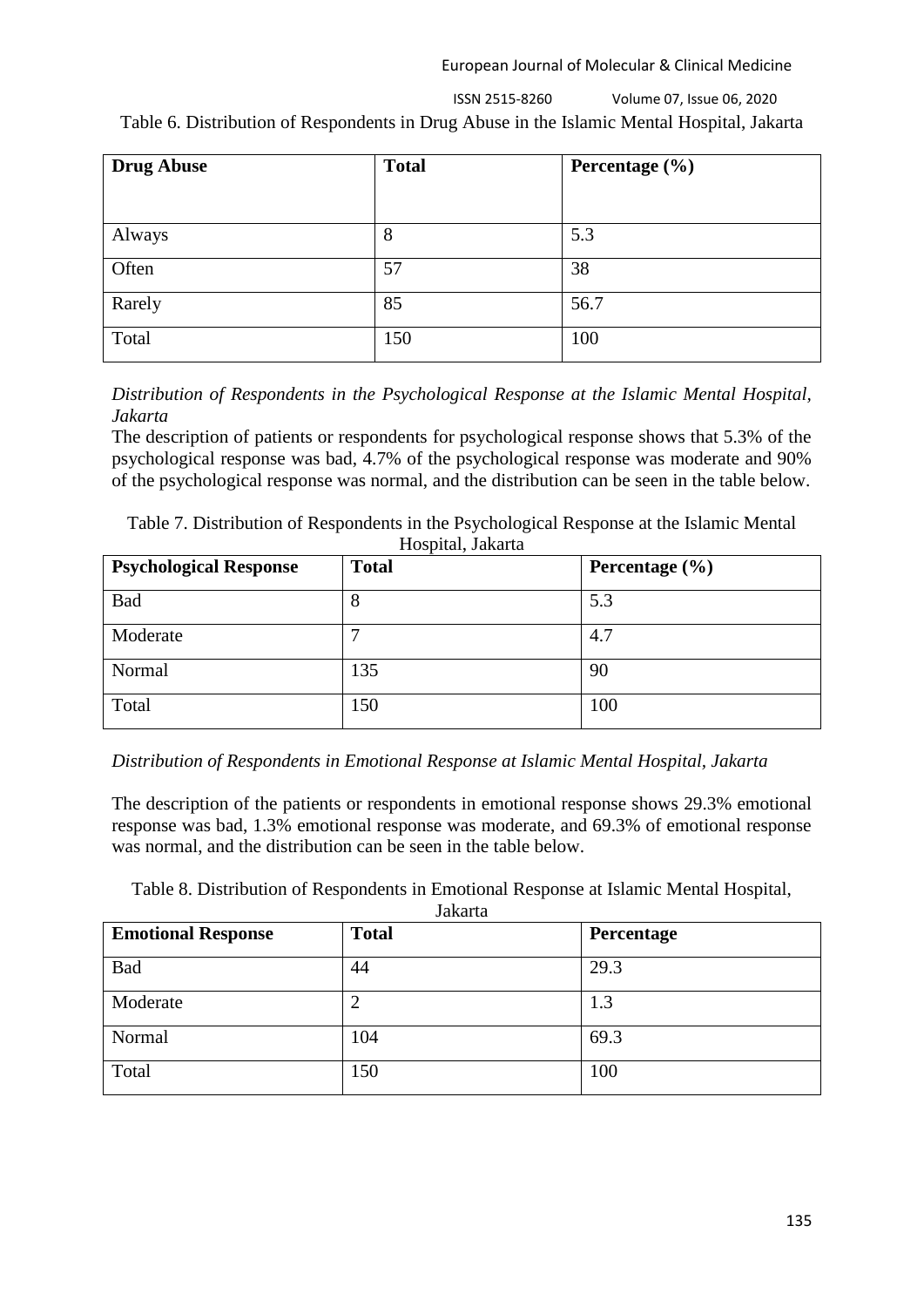ISSN 2515-8260 Volume 07, Issue 06, 2020 *Distribution of Respondents in Symptoms of Relapse in Islamic Mental Hospital, Jakarta*

The description of patients or respondents in relation with symptoms of relapse showed that 58% showed a frequent relapse and 48% rarely showed symptoms of relapse. The distribution can be seen in the table below:

Table 9. Distribution of Respondents in Symptoms of Relapse in Islamic Mental Hospital, Jakarta

| <b>Relapse Symptoms</b> | <b>Total</b> | Percentage |
|-------------------------|--------------|------------|
| Often                   | 87           | 58         |
| Rarely                  | 63           | 48         |
| Total                   | 150          | 100        |

# *Univariate Descriptive Analysis*

Bivariate analysis was used in this study which aims to determine factors associated with the relapse of schizophrenic patients. The test used was chi-square test. This test was carried out to determine whether there is a relationship between the independent variables (compliance to the consumption of anti-psychotic drugs, stress level, drug abuse, psychological responses, and emotional responses with the dependent variable of relapse symptoms), as can be seen in Table 10 below.

Table 10. The relationship Between the Independent Variables with the Dependent Variable of Relapse of Schizophrenic patients

| <b>Variable</b>                                 | <b>Relapse</b> |               |               |               | P Value |
|-------------------------------------------------|----------------|---------------|---------------|---------------|---------|
| <b>Independents</b>                             | <b>Often</b>   |               | <b>Rarely</b> |               |         |
|                                                 | $\mathbf N$    | $\frac{0}{0}$ | ${\bf N}$     | $\frac{0}{0}$ |         |
| <b>Drug</b><br><b>Consumption</b><br>Compliance |                |               |               |               |         |
| -Heavily<br>Non-<br>Compliant                   | 83             | 100.0         | $\mathbf{0}$  | 0.0           | 0.01    |
| Non-<br>-Heavily<br>Compliant<br>Moderately     | $\overline{0}$ | 0.0           | 57            | 100.0         |         |
| Non-Compliant                                   | $\overline{4}$ | 40.0          | 6             | 60.0          |         |
| <b>Stress Level</b>                             | 87             |               |               |               |         |
| -Very Heavy                                     | $\overline{0}$ | 82.1          | 19            | 17.9          |         |
| - Heavy                                         |                | 0.0           | 44            | 100.0         | 0.00    |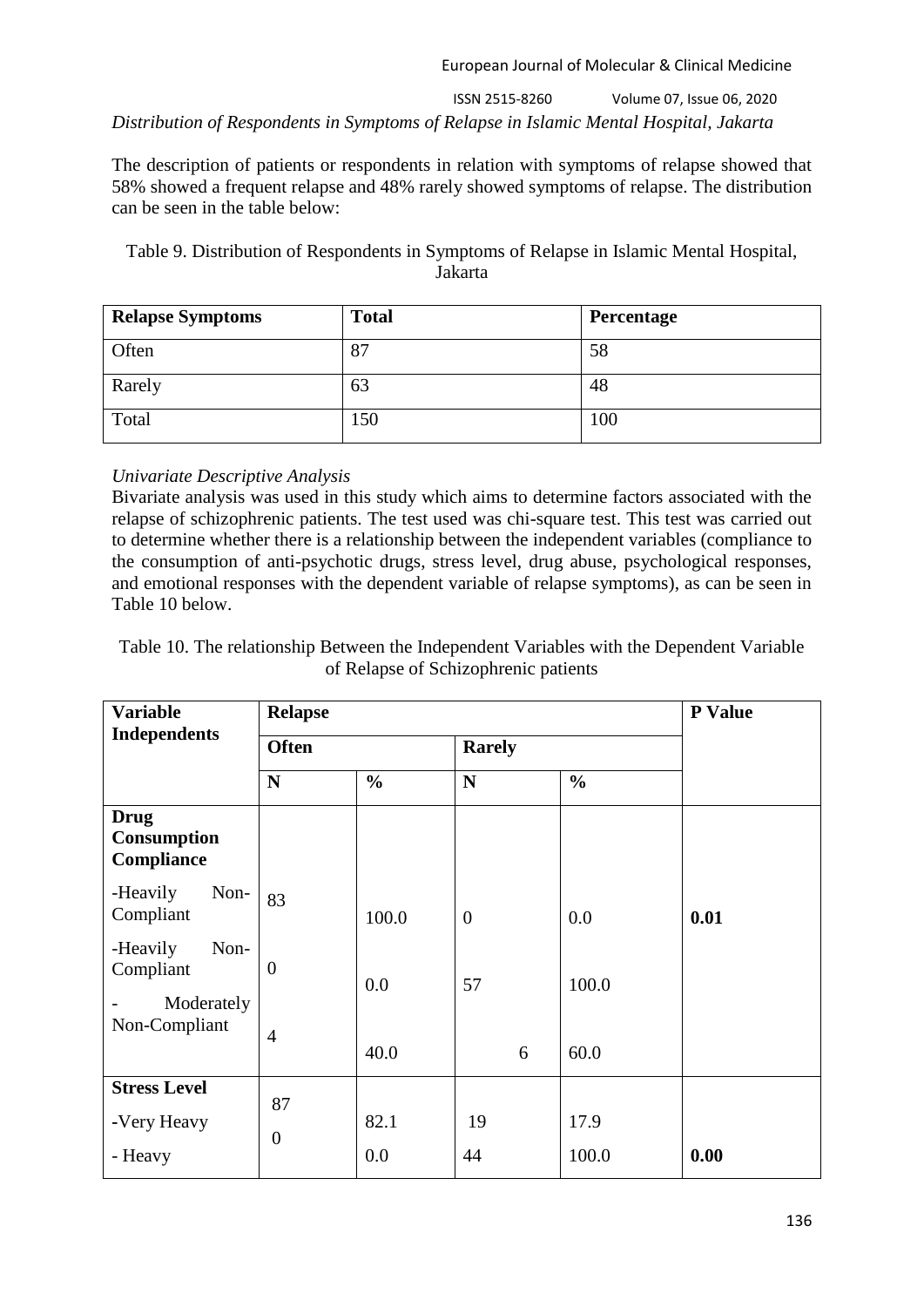|                                  |                  |         | ISSN 2515-8260   |         | Volume 07, Issue 06, 2020 |
|----------------------------------|------------------|---------|------------------|---------|---------------------------|
|                                  |                  |         |                  |         |                           |
| <b>Drug Abuse</b>                |                  |         |                  |         |                           |
| Always                           | $\overline{2}$   | 25.0    | 6                | 75.0    |                           |
| Often                            | $\boldsymbol{0}$ | $0.0\,$ | 57               | 100.0   |                           |
| Rarely                           | 85               | 100.0   | $\boldsymbol{0}$ | 0.0     | 0.130                     |
| Psychological<br><b>Response</b> |                  |         |                  |         |                           |
| Bad                              | 72               | 53.3    | 63               | 46.7    |                           |
| Moderate                         | $\boldsymbol{7}$ | 100.0   | $\boldsymbol{0}$ | 0.0     | 0.007                     |
| Normal                           | $8\,$            | 100.0   | $\boldsymbol{0}$ | 0.0     |                           |
| <b>Emotional</b>                 |                  |         |                  |         |                           |
| <b>Response</b>                  | 44               | 100.0   | $\boldsymbol{0}$ | $0.0\,$ |                           |
| Bad                              | $\sqrt{2}$       | 100.0   | $\boldsymbol{0}$ | 0.0     | 0.061                     |
| Moderate                         | 41               | 39.4    | 63               | 60.6    |                           |
| Normal                           |                  |         |                  |         |                           |

## **4. DISCUSSION**

From the above analysis, the significance value of X1 is  $0.01 \le 0.05$ . Hence, it can be concluded that there is a direct, significant relationship between X1 and Z. Analysis of the effect of X2 on Z: From the above analysis, the X2 significance value is  $0.00 \le 0.05$ . Hence, it can be concluded that there is a direct, significant relationship between X2 and Z. Analysis of the influence of X3 on Z: From the above analysis, the X3 significance value is 0.130> 0.05. Hence, it can be concluded that there is no direct relationship. significant X3 on Z.

Analysis of the effect of X4 on Z: From the above analysis, the significance value of X4 is 0.007> 0.05. Hence, it can be concluded that there is a direct, significant relationship between X4 and Z. Analysis of the effect of X5 on Z: From the above analysis, the significance value is obtained. X5 is 0.061>0.05. Hence, it can be concluded that there is no direct, significant of X5 toward Z.

Based on a series of discussions or results above, we can draw the conclusion that the hypothesis of "There is a relationship between compliance to anti-psychotic drug consumption (X1) and Stress Level (X2) and psychological response (X4) to Relapse in Schizophrenia patients (Z) is accepted."

Evidence from this study suggests that coping with schizophrenia is a major adjustment for patients. Therefore, the nurse must help patients to deal with illness and health through becoming independent of the patient, especially the factors that can cause a relapse. (Videbeck, 2018) stated that factors that increase relapse in clients are compliant with taking medication according to the program, consuming alcohol and other substances, increasing client stress levels, and client psychological responses and emotional reactions.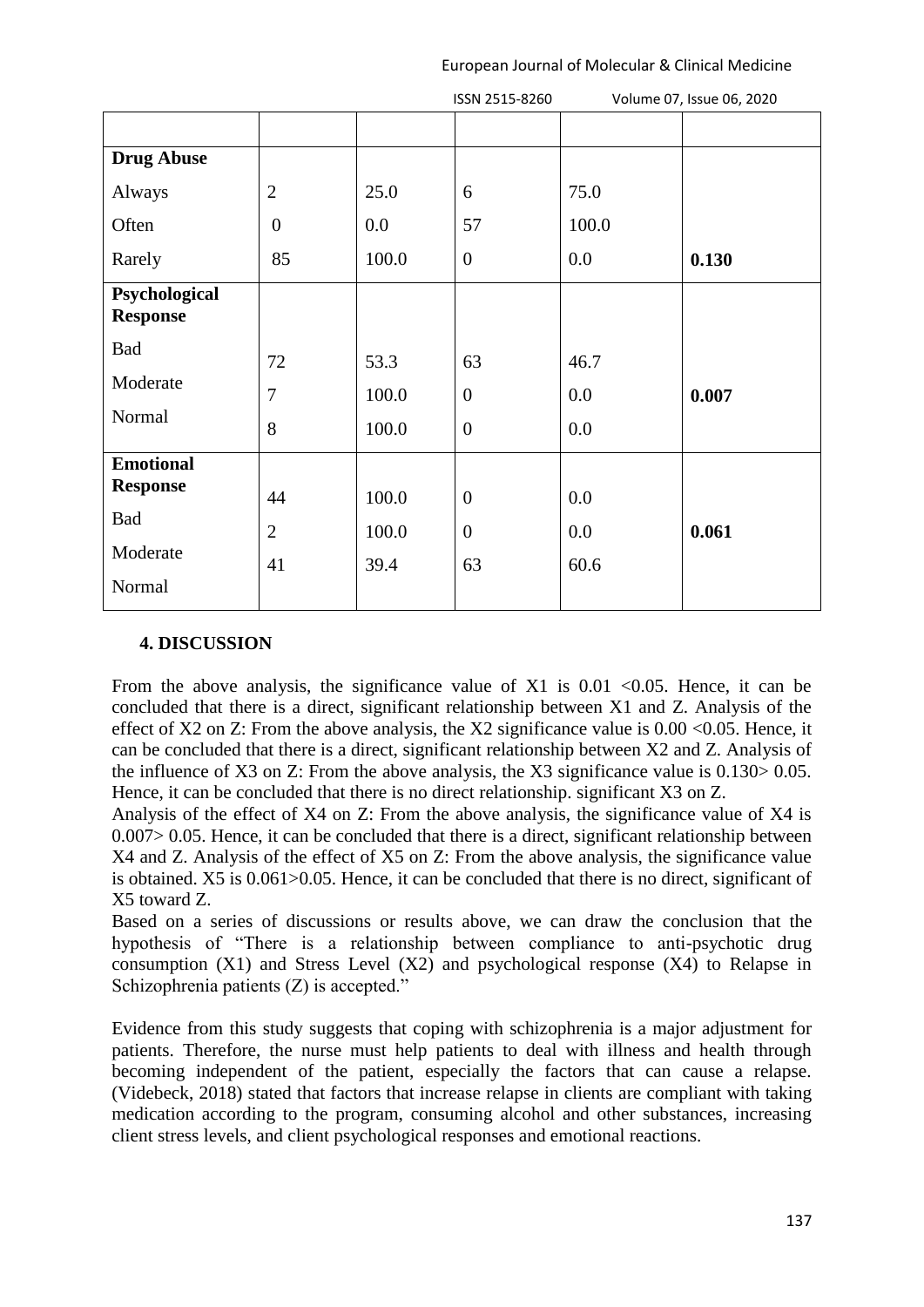ISSN 2515-8260 Volume 07, Issue 06, 2020

However, a number of studies have shown that there are significant differences with the research results (Ambari, 2010). There was a difference among patients who were nonadherent toward taking medication which was the dominant factor with the occurrence of relapse with a p-value of 0.00 (p-value  $\langle 0.05 \rangle$ ). The result is also different from a study by Kazadi et al., (2008) where 217 schizophrenic patients in outpatient clinics showed a dominant factor in the increased risk of relapse which included co-morbid mood of medication compliance.

The difference that occurred from the results of this study was because patients as the object of research were from a family background that was not harmonious. Further, these patients have lack of functioning of the family role in accordance with the concept put forward by Townsend (2009). From the theory, it was found out that the relationship between children and parents who do not work harmoniously may cause a severe psychological response which, eventually, may lead to schizophrenia. In addition, the characteristics of the object of research other than the less functioning family, as well as less effective individual coping (Fontaine, 2009). The triggering factors for individuals experiencing schizophrenia maybe caused by tolerance for ineffective, impulsive individual coping, or clients who behave towards maladaptive low self-esteem, violent behavior and misperception of stimuli as seen among clients with hallucinations, aggressive behavior, or violent behavior which may because of feelings of anger, anxiety, guilt, and suspicion.

## **5. CONCLUSIONS**

This study aimed to find answers to formulate research questions, namely the relapse level of schizophrenic patients in the Islamic Mental Hospital in Jakarta which includes factors associated with the occurrence of relapse among schizophrenic patients and the dominant factors that influence the incidence of relapse in patients with schizophrenia. The results of this study, however, make an important contribution to government as supported by the literature, that schizophrenic is a mental disorder among individuals who are perceived as a burden to the family and the government. Therefore, schizophrenia makes human resources unproductive. Schizophrenic patients require medication and treatment for a long time. Thus, the researcher recommends the government to craft and to implement a policy for a medical assistance among schizophrenic patients. Moreover, the researcher suggests for the government to strengthen the support for integrated services for schizophrenia patients after their hospital admission in relation with their condition.